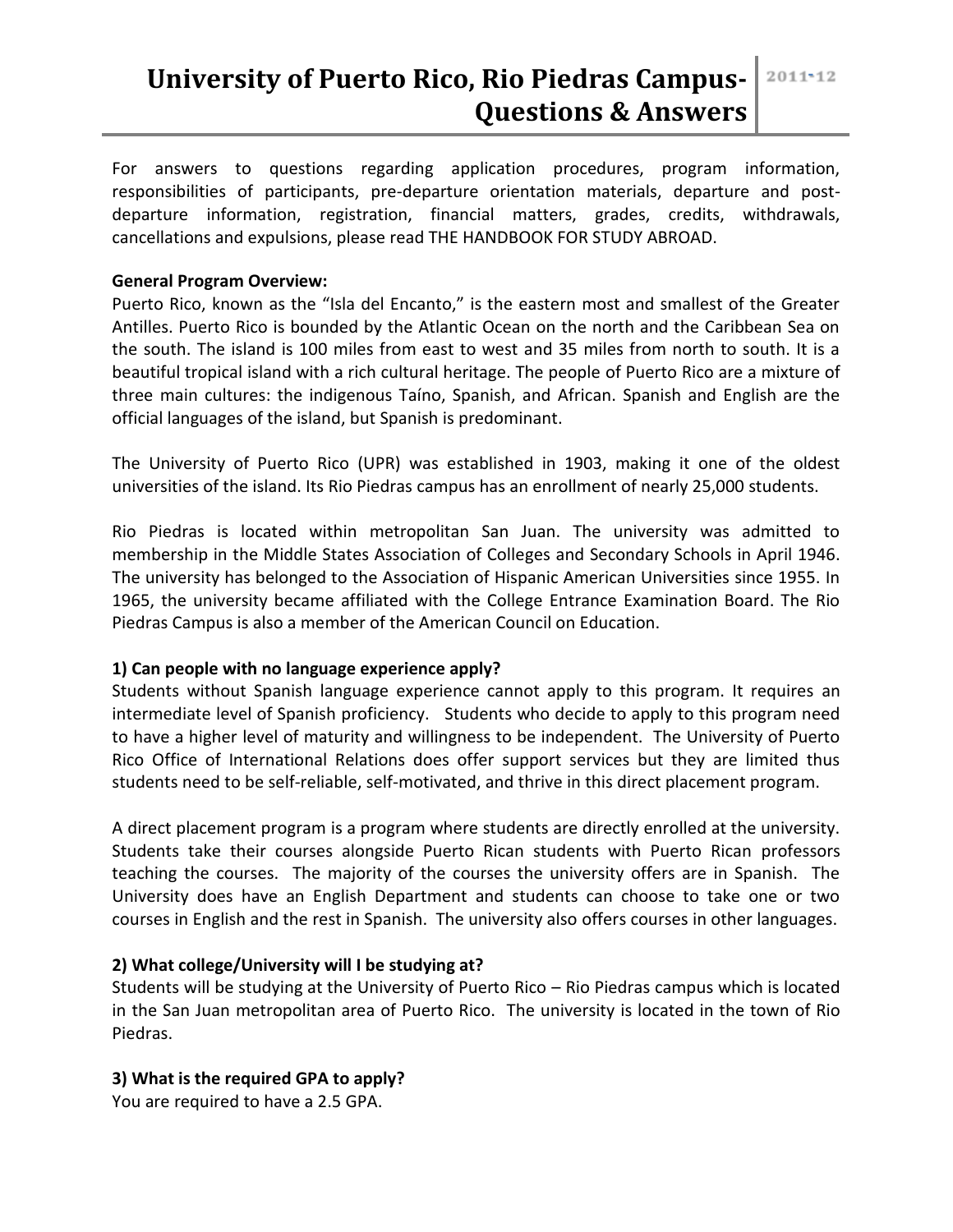# **University of Puerto Rico, Rio Piedras Campus-Questions & Answers**

#### **4) Does the University provide any trips?**

The Office of International Relations at UPR usually offers two excursions per semester. The students will be informed directly by the Office of International Relations at UPR. SUNY Oswego's Office of International Education and Programs is not involved in this process. You will be invited directly by UPR International Relations Office and you will be informed of the cost of these excursions directly.

#### **5) What are the exact dates of the program?**

For the fall, the dates are usually from about the second week of August until about the third week of December, and for the spring they are usually from about mid-January until late May.

### **6) Will there be a pre-departure orientation/ orientation when I get there?**

There will be an orientation at SUNY Oswego. For more details on the orientation go to your page on the Studio Abroad website. You will be able to sign up for the orientation and let us know who will come with you to orientation. You may invite your Mom or Dad or both to join you or a family member or significant other.

Although orientation is not mandatory, we ask that you do your best to attend. If you are a SUNY Oswego student, I would definitely like to see you at orientation. If you are from very far away, I understand if you can't make it. All the students will receive a pre-departure packet at orientation and if you are not able to attend, a packet will be made available to you online or sent to your home address.

UPR offers a one day orientation program. It is mandatory that you arrive to UPR on the official day of arrival. The official day of arrival is the day prior to orientation. As UPR only offers only one day of orientation it is mandatory that you attend so that you may be prepared to get your semester started on the right path. Self-responsibility for this program is key to your success as there is not a lot of hand holding.

# **7) What if I arrive earlier than the group or stay on after the end of the program?**

Yes, you may arrive early and stay after the end of the program. As it pertains to your arrival to UPR, you will only be able to move into the residence hall housing accommodations on the official date that will be provided by UPR's Office of International Relations. You will also need to leave the UPR residence hall on the official date provided by UPR.

#### **8) Is housing provided?**

Student participants for this program will be residing at the UPR Residence Hall "Plaza Universitaria." Students will need to complete the Plaza Universitaria housing form once accepted to study abroad in this program and submit a housing deposit directly to UPR. Information on how and when to submit the housing form and deposit will be provided by SUNY Oswego's Program Specialist upon acceptance into the program.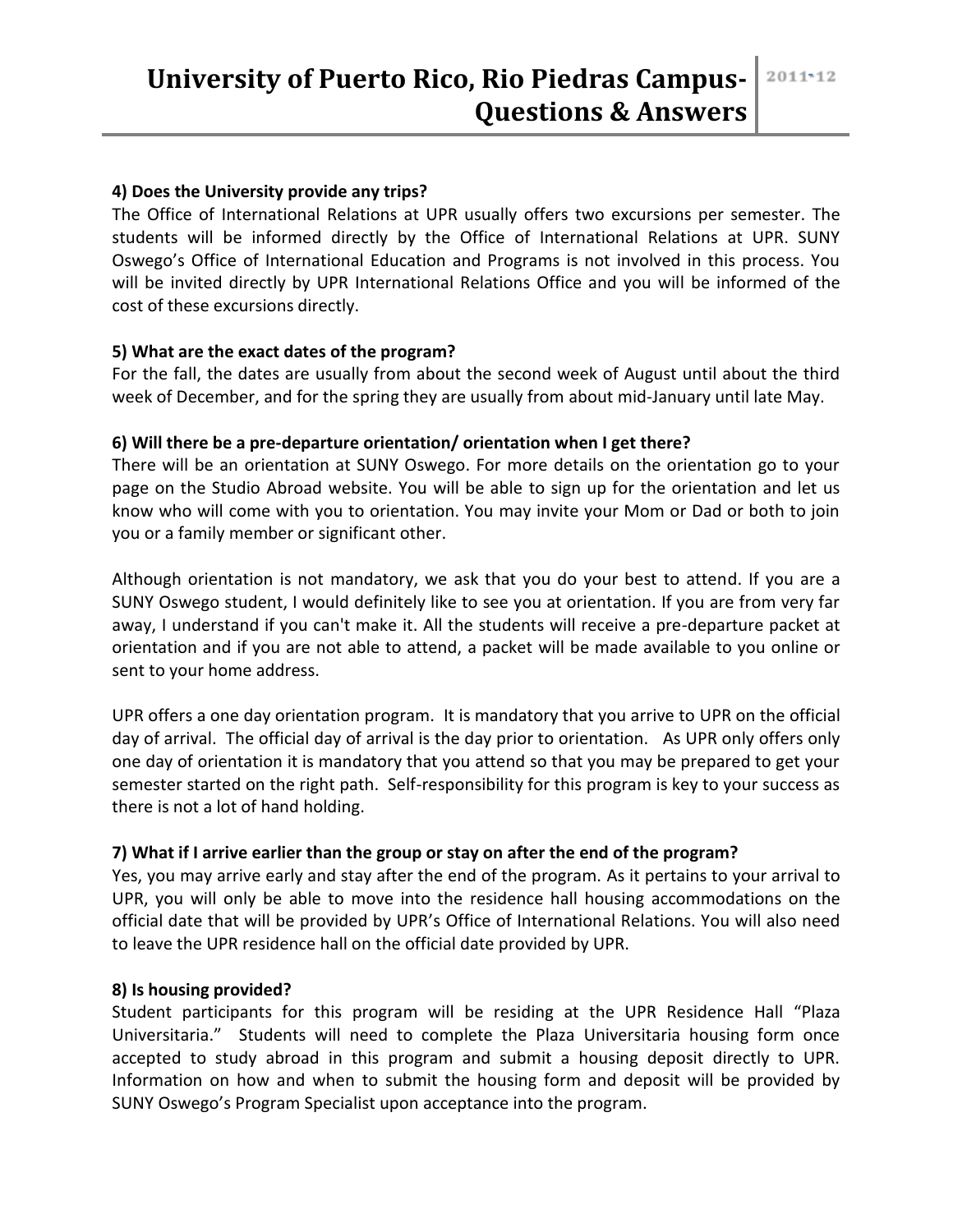Address Residence Hall: Plaza Universitaria Avenida Universidad, No. 4 Rio Piedras, PR 00925 Phone: (787) 764-0000 ext. 81250 (787)522-1302

# **9) Who will I be living with?**

You may request a single or double room at Plaza Universitaria. Single rooms are available but have a higher cost. If you choose a double, you will be assigned a roommate. The roommate could be a Puerto Rican, American, or international student.

# **10) Is the cost for housing included in the program fee?**

The cost for housing is not included in the program fee. The students in this program pay a housing deposit within 14 days of acceptance into this program directly to UPR. Upon arrival to UPR, you will be expected to submit the housing payment for the semester. Cost per month for housing at the residence hall is about \$220.00. See budget sheet for details online.

# **11) Are there phones in the residential facilities?**

Yes, there will be a phone in your room that you may use to make local calls. For long distance calls, you will need to buy a calling card. You may also bring your cell phone to Puerto Rico, just make sure to speak to your cell phone carrier about cell phone accessibility and cost in Puerto Rico.

# **12) Should I bring a cell phone, or buy one once I get there?**

Check with your cell phone company to see if you will be able to use your cell phone in Puerto Rico. If so, then you may bring your cell with you.

# **13) Do I make my own flight arrangements?**

Yes, for this program you will make your own flight arrangements. Once you make the flight arrangements (Flight Arrival Form on Studio Abroad), you are to inform the Program Specialist for the UPR program: Lizette Alvarado at [lizette.alvarado@oswego.edu.](mailto:lizette.alvarado@oswego.edu)

# **14) Will I be met at the airport?**

Students in this program aren't met at the airport. Students take a taxi from the Luis Muñoz Marin International Airport to the University of Puerto Rico, Rio Piedras campus. Ask the taxi driver to drive you through the Moscoso Toll Bridge to the Plaza Universtaria Residence Hall right in front of the main entrance to the Rio Piedras campus.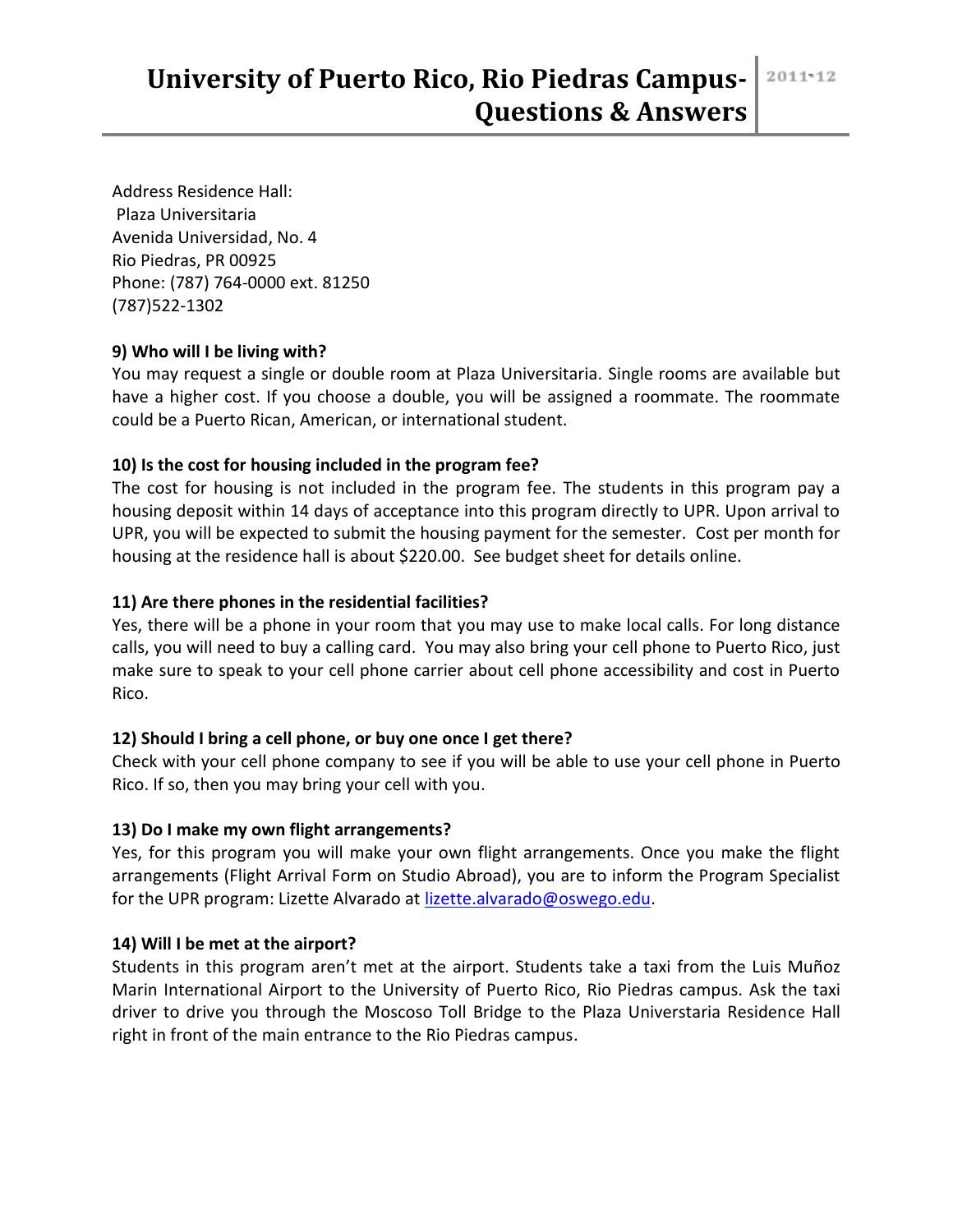#### **15) Where are the classes held and how often per week?**

Classes are held at the UPR, Rio Piedras campus. Classes are Monday through Friday dependent on your course schedule.

# **16) Are the classes different than those in the United States?**

You will take classes alongside Puerto Rican students and other international students with Puerto Rican professors teaching the courses. Only a few classes are taught in English.

# **17) Will my credits be accepted at my home school?**

Meet with your academic advisor at your home school to get approval for the courses you plan to take at UPR. You may not get into every class that you choose, thus, choose at least 6 to 7 courses. Go to question #30 for further details on courses at UPR.

# **18) How do I do my laundry?**

There is a laundry room in the residence hall.

### **19) How will I get to class?**

Students will walk to the UPR campus and to their classes. The UPR campus is right across the road from the Plaza Universitaria Residence Hall.

### **20) What are the public forms of transportation?**

Students will walk to downtown Rio Piedras as it is walking distance from the UPR campus. To go to other areas nearby such as Old San Juan, Plaza Las Americas Mall, or Condado Beach, students can take the bus (guagua) which makes a stop at the main entrance to the UPR campus.

# **21) What form of currency should I bring?**

The U.S. Dollar is Puerto Rico's currency.

# **22) How much money should I bring?**

The amount of money you bring depends on the lifestyle you want to have while you are in Puerto Rico and the amount of time you plan to stay in the island. We recommend on the budget sheet that you bring \$1,000.00 for spending money.

# **23) Should I open a bank account?**

You are able to open a bank account in Puerto Rico if you would like. The UPR campus has a bank right on campus, Banco Popular.

#### **24) Are there internet facilities? Should I bring my laptop?**

It is highly suggested that you bring your laptop. You may also use the campus computer lab.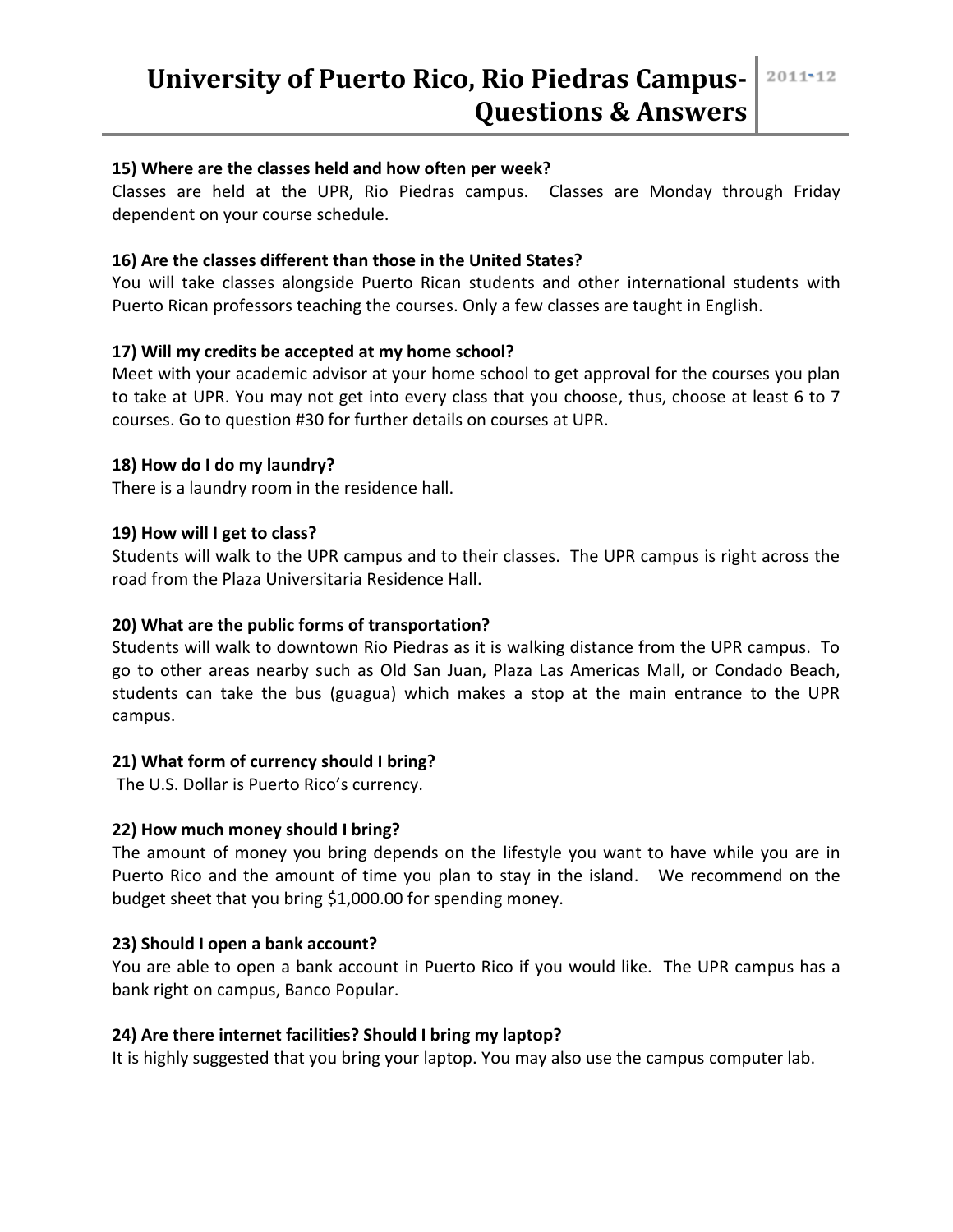# **University of Puerto Rico, Rio Piedras Campus-Questions & Answers**

### **25) What happens if I get sick?**

If you get sick you will go to the campus health center or to the nearest hospital. During orientation you will provided with the name of the hospital or clinic that you should go to when sick. We highly advise students that when sick or hurt to go to the hospital provided by the UPR staff.

Also, we request that you contact the UPR Office of International Relations when sick to inform them that you are going to the hospital.

#### **26) How can my parents get a hold of me in case of an emergency?**

- a) Call Lizette Alvarado, Program Specialist for Puerto Rico at (315)312-5697 or (315)312- 2118. If Lizette is not available ask to speak to Dr. Joshua McKeown, Director of the Office of International Education and Programs at SUNY Oswego.
- b) Call Alma Delia Ramos-Pizarro at the University of Puerto Rico, Office of International and Exchange Students at (787)763-7450, or (787)764-0000 Ext. 86204.

### **27) Will meals be provided for me? If so, how many per week?**

UPR-Rio Piedras campus doesn't have a meal plan. Students cook their meals at the residence hall, eat at the university cafeteria, or at nearby kiosks or restaurants.

#### **28) Will I need a passport and a student visa?**

No, you will not need a passport or a student visa to study at UPR.

# **29) Can I receive financial aid for Study Abroad?**

Yes, you can receive financial aid for study abroad. If you're a student that receives financial assistance you need to meet with your financial aid advisor to discuss how much financial assistance is available to you for the program.

Start early! Once accepted for this program you will need to bring the Financial Arrangements Form, copy of the letter of acceptance, copy of program invoice, and program budget sheet to the Financial Aid Office at your home campus.

#### **30) What kinds of classes are offered during the semester in Puerto Rico?**

Courses are available in the following schools and departments: general studies, business administration, education, humanities, natural sciences, social sciences, social work, art and sciences, Hispanic studies, architecture, public communication, aerospace studies, and military sciences.

Students will carry a minimum of 12 credits and a maximum of 15 credits per semester. To be considered a full time student you have to take 12 credits.